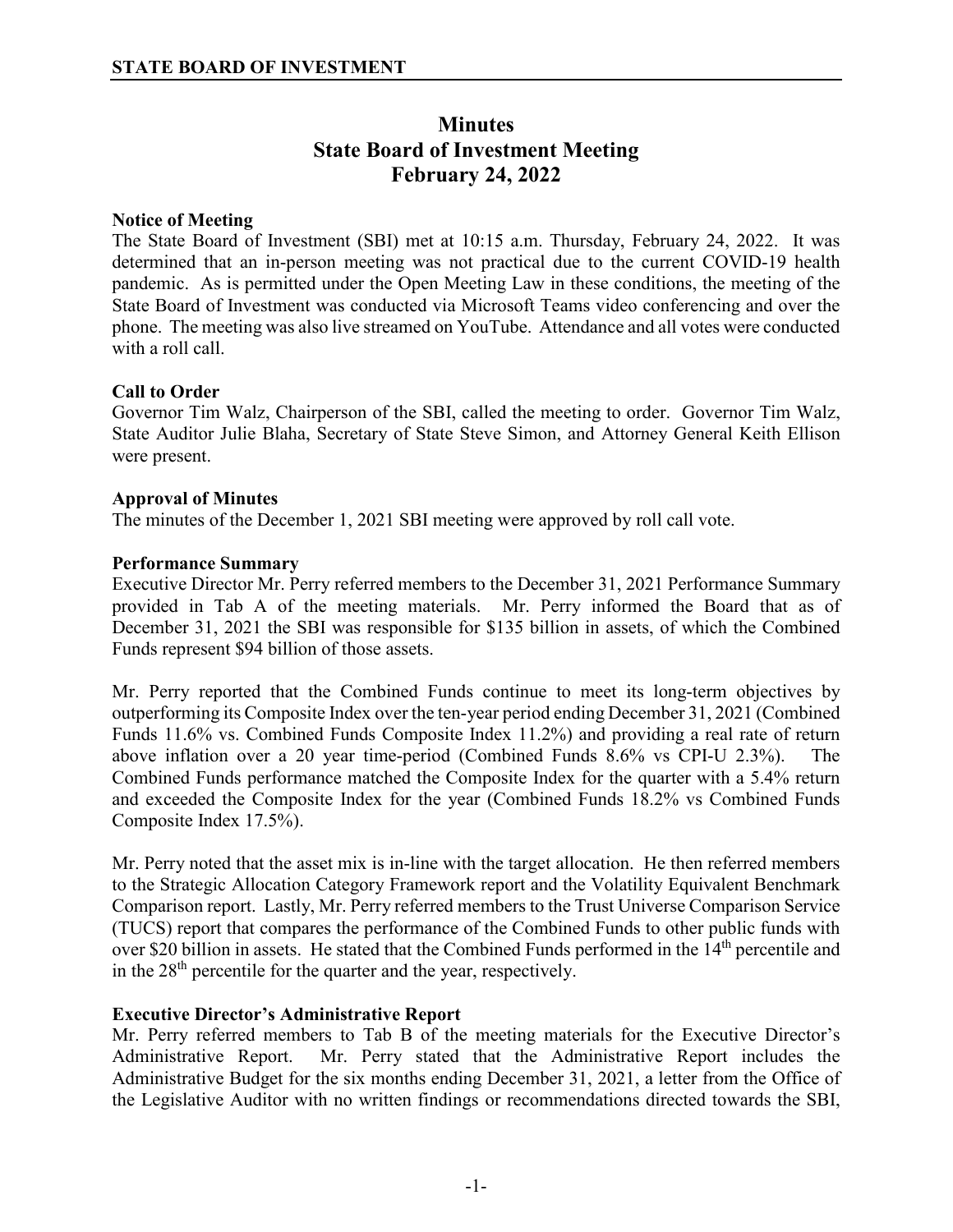and an update on steps taken to implement Sudan and Iran restrictions. Mr. Perry notified the Board that there was no litigation during the quarter and that the Fiscal Year 2021 Annual Report was distributed in January.

State Auditor Blaha noted the significance of the SBI receiving no findings during the audit while staff worked remotely during the pandemic.

## **Recommendations for New Private Market Commitments**

Mr. Perry provided background on the large number of private market deals this quarter. He stated that it was not his intention to bring any commitments for consideration as a result of his impending retirement. However, after several weeks of discussion with staff it was agreed that doing nothing during the Executive Director's remaining tenure could have an adverse impact on the portfolio. As a result, Staff accelerated the schedule to receive approval of the twenty-one private market recommendations that would normally have been presented over a six month to one-year timeperiod. Mr. Perry noted that these recommendations represented approximately \$2.6 billion in commitments. He stated that during the remainder of his tenure he does not intend to bring any more private market recommendations after this quarter.

Governor Walz noted that each Board member has reviewed and discussed the information for the recommended investments with Mr. Perry prior to this meeting. Governor Walz continued that by accelerating the timeline the SBI has an opportunity to invest with three new private equity funds focused on the same Environmental, Social, and Governance (ESG) goals of the State of Minnesota.

Mr. Martin, Chairperson of the Investment Advisory Council (IAC), delivered the report on the new Private Markets Commitments listed in Tab C of the meeting materials. Mr. Martin stated that the IAC also believes it is prudent and appropriate to consider the twenty-one private market recommendations at this time so that the portfolio does not forgo attractive investment opportunities, which could adversely affect the private markets portfolio. Mr. Martin continued that eighteen of the twenty-one private market commitments are with existing general partners that have a successful relationship with the SBI and three are with new private equity funds. Mr. Martin notified the Board that the IAC discussions with Staff focused on organizational and personnel items, investment strategy, market opportunity, historical performance, and fund structure. Based on the review and discussion with Staff, the IAC unanimously endorsed Staff's recommendation for the twenty-one private market investment opportunities. Mr. Martin stated that the following three recommendations are with new managers: Clearlake Capital Partners VII (Private Equity), Siris Partners V (Private Equity), TSG9 (Private Equity); and the following eighteen with existing managers: Advent International GPE X (Private Equity), Apax XI (Private Equity), Blackstone Capital Partners IX (Private Equity), Blackstone Growth II (Private Equity), Bridgepoint Europe VII (Private Equity), Brookfield Capital Partners VI (Private Equity), IK X Fund (Private Equity), KKR Core Investments Fund II (Private Equity), KKR Europe VI (Private Equity), MN Asia Investors, LP (Private Equity), Nordic Capital XI (Private Equity), Thoma Bravo XV (Private Equity), TPG Partners IX (Private Equity), WCAS XIV (Private Equity), Wind Point X (Private Equity), HPS Strategic Investment Partners Fund V (Private Credit), Oaktree Special Situations Fund III (Private Credit), and Värde Fund XIV (Private Credit).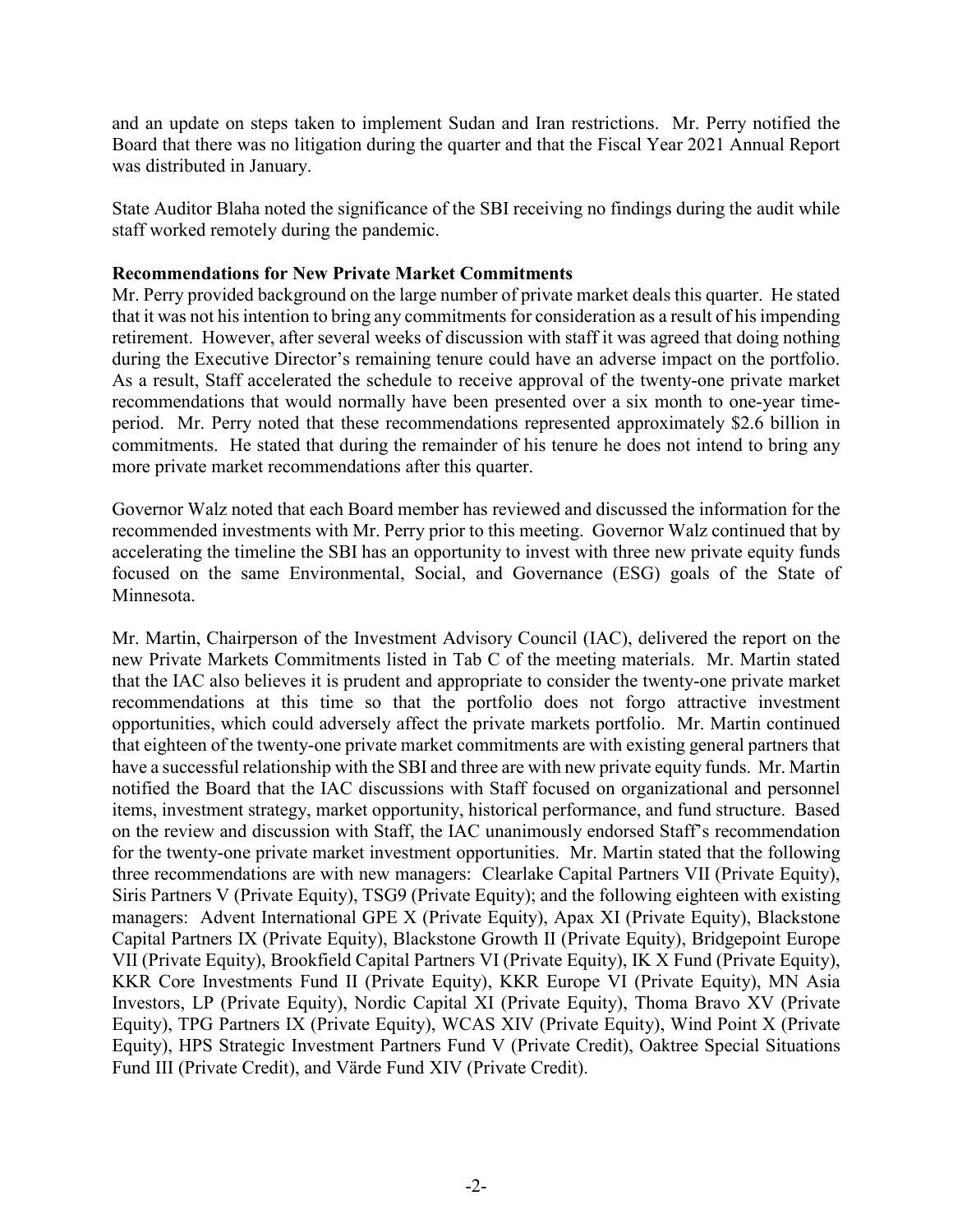State Auditor Blaha moved approval of the twenty-one recommendations which reads: "**The Investment Advisory Council concurs with Staff's recommendation that the SBI authorize the Executive Director, with assistance from the SBI's legal counsel, to negotiate and execute a commitment of up to \$100 million, or 20% of Clearlake Capital Partners VII, whichever is less, plus an additional amount not to exceed one percent of the total commitment for the payment of required charges at closing. Approval of this potential commitment is not intended to be, and does not constitute in any way, a binding or legal agreement or impose any legal obligations on the State Board of Investment and neither the State of Minnesota, the Investment Advisory Council, the State Board of Investment nor its Executive Director have any liability for reliance by Clearlake upon this approval. Until the Executive Director on behalf of the SBI executes a formal agreement, further due diligence and negotiations may result in the imposition of additional terms and conditions on Clearlake or reduction or termination of the commitment.**

**The Investment Advisory Council concurs with Staff's recommendation that the SBI authorize the Executive Director, with assistance from the SBI's legal counsel, to negotiate and execute a commitment of up to \$100 million, or 20% of Siris Partners V, whichever is less, plus an additional amount not to exceed one percent of the total commitment for the payment of required charges at closing. Approval of this potential commitment is not intended to be, and does not constitute in any way, a binding or legal agreement or impose any legal obligations on the State Board of Investment and neither the State of Minnesota, the Investment Advisory Council, the State Board of Investment nor its Executive Director have any liability for reliance by Siris upon this approval. Until the Executive Director on behalf of the SBI executes a formal agreement, further due diligence and negotiations may result in the imposition of additional terms and conditions on Siris or reduction or termination of the commitment.**

**The Investment Advisory Council concurs with Staff's recommendation that the SBI authorize the Executive Director, with assistance from the SBI's legal counsel, to negotiate and execute a commitment of up to \$100 million, or 20% of TSG9, whichever is less, plus an additional amount not to exceed one percent of the total commitment for the payment of required charges at closing. Approval of this potential commitment is not intended to be, and does not constitute in any way, a binding or legal agreement or impose any legal obligations on the State Board of Investment and neither the State of Minnesota, the Investment Advisory Council, the State Board of Investment nor its Executive Director have any liability for reliance by TSG upon this approval. Until the Executive Director on behalf of the SBI executes a formal agreement, further due diligence and negotiations may result in the imposition of additional terms and conditions on TSG or reduction or termination of the commitment.**

**The Investment Advisory Council concurs with Staff's recommendation that the SBI authorize the Executive Director, with assistance from the SBI's legal counsel, to negotiate and execute a commitment of up to \$150 million, or 20% to Advent International GPE X, plus an additional amount not to exceed one percent of the total commitment for the payment of required charges at closing. Approval of this potential commitment is not intended to be, and does not constitute in any way, a binding or legal agreement or impose any legal**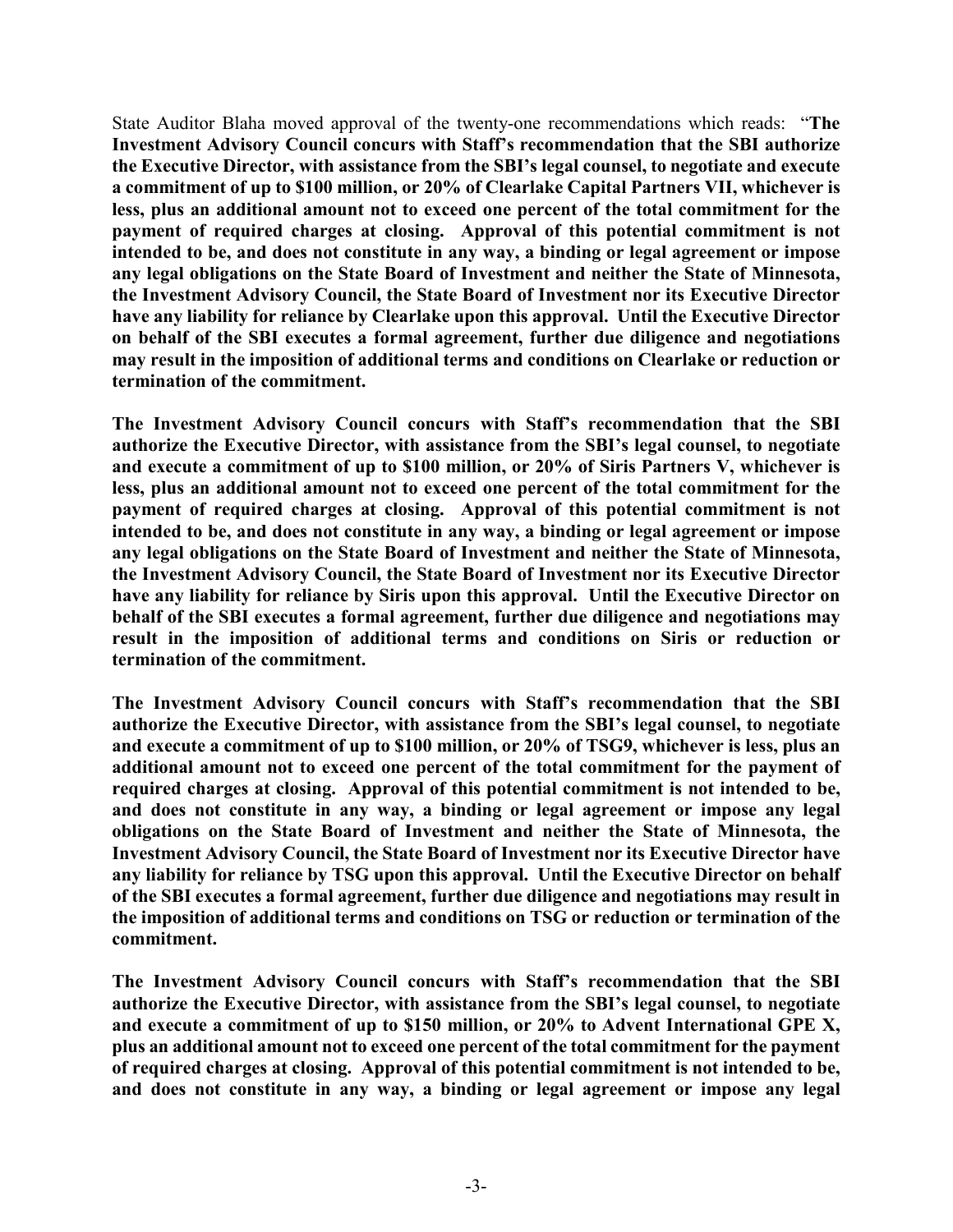**obligations on the State Board of Investment and neither the State of Minnesota, the Investment Advisory Council, the State Board of Investment nor its Executive Director have any liability for reliance by Advent upon this approval. Until the Executive Director on behalf of the SBI executes a formal agreement, further due diligence and negotiations may result in the imposition of additional terms and conditions on Advent or reduction or termination of the commitment.**

**The Investment Advisory Council concurs with Staff's recommendation that the SBI authorize the Executive Director, with assistance from the SBI's legal counsel, to negotiate and execute a commitment of up to \$100 million, or 20% of Apax XI, whichever is less, plus an additional amount not to exceed one percent of the total commitment for the payment of required charges at closing. Approval of this potential commitment is not intended to be, and does not constitute in any way, a binding or legal agreement or impose any legal obligations on the State Board of Investment and neither the State of Minnesota, the Investment Advisory Council, the State Board of Investment nor its Executive Director have any liability for reliance by Apax upon this approval. Until the Executive Director on behalf of the SBI executes a formal agreement, further due diligence and negotiations may result in the imposition of additional terms and conditions on Apax or reduction or termination of the commitment.**

**The Investment Advisory Council concurs with Staff's recommendation that the SBI authorize the Executive Director, with assistance from the SBI's legal counsel, to negotiate and execute a commitment of up to \$150 million, or 20% of Blackstone Capital Partners IX, whichever is less, plus an additional amount not to exceed one percent of the total commitment for the payment of required charges at closing. Approval of this potential commitment is not intended to be, and does not constitute in any way, a binding or legal agreement or impose any legal obligations on the State Board of Investment and neither the State of Minnesota, the Investment Advisory Council, the State Board of Investment nor its Executive Director have any liability for reliance by Blackstone upon this approval. Until the Executive Director on behalf of the SBI executes a formal agreement, further due diligence and negotiations may result in the imposition of additional terms and conditions on Blackstone or reduction or termination of the commitment.**

**The Investment Advisory Council concurs with Staff's recommendation that the SBI authorize the Executive Director, with assistance from the SBI's legal counsel, to negotiate and execute a commitment of up to \$150 million, or 20% of Blackstone Growth II, whichever is less, plus an additional amount not to exceed one percent of the total commitment for the payment of required charges at closing. Approval of this potential commitment is not intended to be, and does not constitute in any way, a binding or legal agreement or impose any legal obligations on the State Board of Investment and neither the State of Minnesota, the Investment Advisory Council, the State Board of Investment nor its Executive Director have any liability for reliance by Blackstone upon this approval. Until the Executive Director on behalf of the SBI executes a formal agreement, further due diligence and negotiations may result in the imposition of additional terms and conditions on Blackstone or reduction or termination of the commitment.**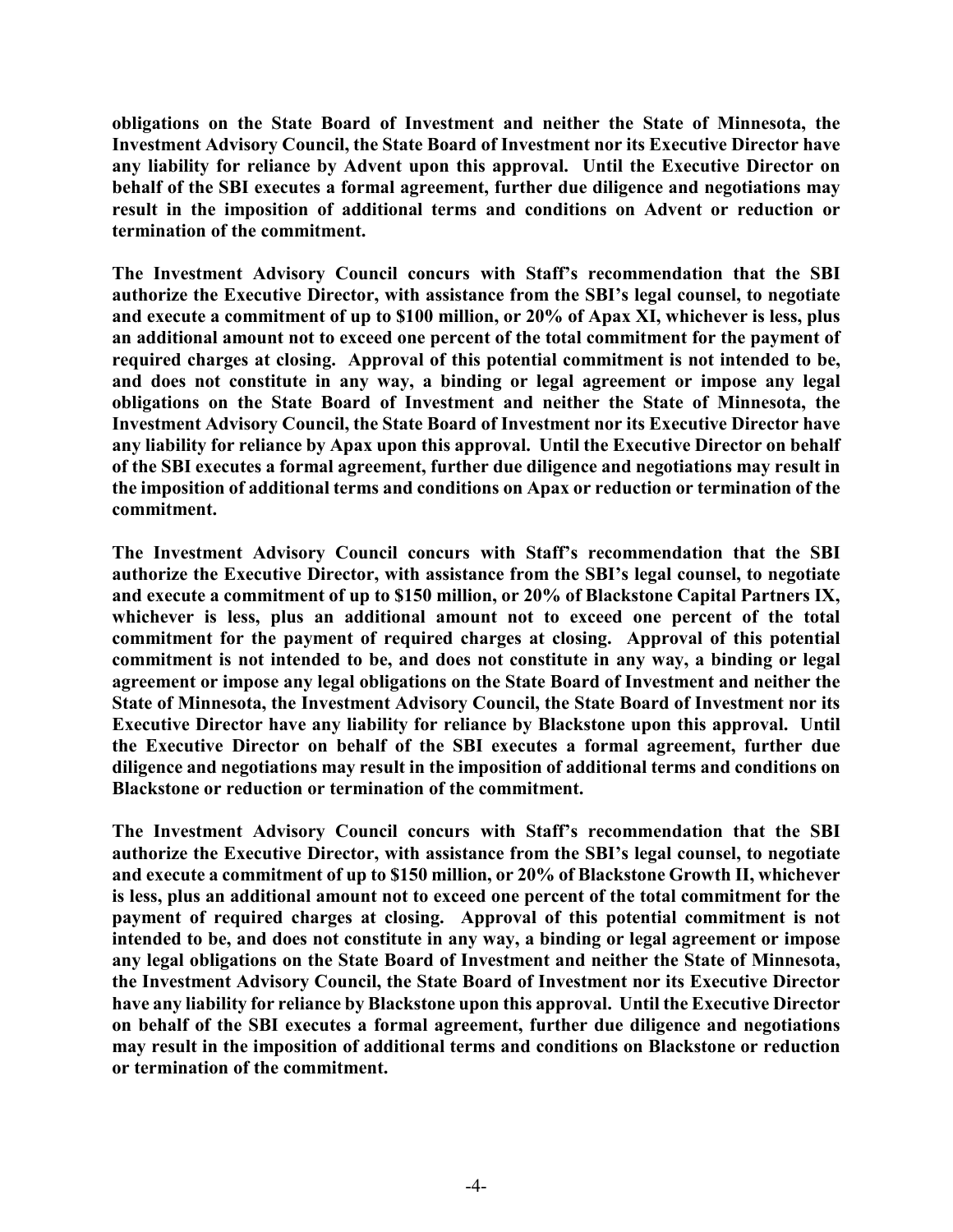**The Investment Advisory Council concurs with Staff's recommendation that the SBI authorize the Executive Director, with assistance from the SBI's legal counsel, to negotiate**  and execute a commitment of up to  $\epsilon$ 90 million, or 20% of Bridgepoint Europe VII, **whichever is less, plus an additional amount not to exceed one percent of the total commitment for the payment of required charges at closing. Approval of this potential commitment is not intended to be, and does not constitute in any way, a binding or legal agreement or impose any legal obligations on the State Board of Investment and neither the State of Minnesota, the Investment Advisory Council, the State Board of Investment nor its Executive Director have any liability for reliance by Bridgepoint upon this approval. Until the Executive Director on behalf of the SBI executes a formal agreement, further due diligence and negotiations may result in the imposition of additional terms and conditions on Bridgepoint or reduction or termination of the commitment.**

**The Investment Advisory Council concurs with Staff's recommendation that the SBI authorize the Executive Director, with assistance from the SBI's legal counsel, to negotiate and execute a commitment of up to \$150 million, or 20% of Brookfield Capital Partners VI, whichever is less, plus an additional amount not to exceed one percent of the total commitment for the payment of required charges at closing. Approval of this potential commitment is not intended to be, and does not constitute in any way, a binding or legal agreement or impose any legal obligations on the State Board of Investment and neither the State of Minnesota, the Investment Advisory Council, the State Board of Investment nor its Executive Director have any liability for reliance by Brookfield upon this approval. Until the Executive Director on behalf of the SBI executes a formal agreement, further due diligence and negotiations may result in the imposition of additional terms and conditions on Brookfield or reduction or termination of the commitment.**

**The Investment Advisory Council concurs with Staff's recommendation that the SBI authorize the Executive Director, with assistance from the SBI's legal counsel, to negotiate and execute a commitment of up to €90 million, or 20% of IK X Fund, whichever is less, plus an additional amount not to exceed one percent of the total commitment for the payment of required charges at closing. Approval of this potential commitment is not intended to be, and does not constitute in any way, a binding or legal agreement or impose any legal obligations on the State Board of Investment and neither the State of Minnesota, the Investment Advisory Council, the State Board of Investment nor its Executive Director have any liability for reliance by IK upon this approval. Until the Executive Director on behalf of the SBI executes a formal agreement, further due diligence and negotiations may result in the imposition of additional terms and conditions on IK or reduction or termination of the commitment.**

**The Investment Advisory Council concurs with Staff's recommendation that the SBI authorize the Executive Director, with assistance from the SBI's legal counsel, to negotiate and execute a commitment of up to \$100 million, or 20% of KKR Core Investments Fund II, whichever is less, plus an additional amount not to exceed one percent of the total commitment for the payment of required charges at closing. Approval of this potential commitment is not intended to be, and does not constitute in any way, a binding or legal agreement or impose any legal obligations on the State Board of Investment and neither the**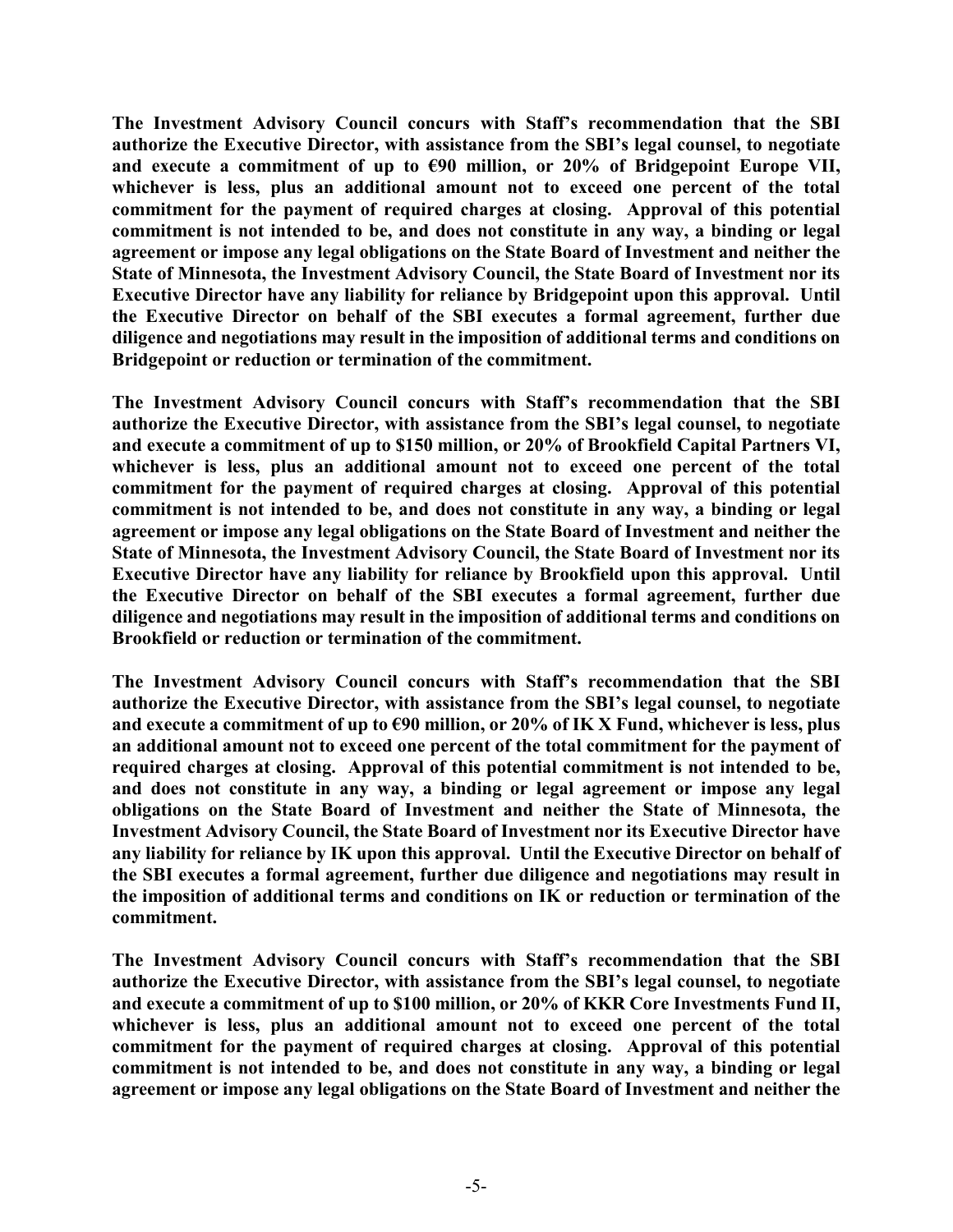**State of Minnesota, the Investment Advisory Council, the State Board of Investment nor its Executive Director have any liability for reliance by KKR upon this approval. Until the Executive Director on behalf of the SBI executes a formal agreement, further due diligence and negotiations may result in the imposition of additional terms and conditions on KKR or reduction or termination of the commitment.**

**The Investment Advisory Council concurs with Staff's recommendation that the SBI authorize the Executive Director, with assistance from the SBI's legal counsel, to negotiate and execute a commitment of up to \$100 million, or 20% of KKR Europe VI, whichever is less, plus an additional amount not to exceed one percent of the total commitment for the payment of required charges at closing. Approval of this potential commitment is not intended to be, and does not constitute in any way, a binding or legal agreement or impose any legal obligations on the State Board of Investment and neither the State of Minnesota, the Investment Advisory Council, the State Board of Investment nor its Executive Director have any liability for reliance by KKR upon this approval. Until the Executive Director on behalf of the SBI executes a formal agreement, further due diligence and negotiations may result in the imposition of additional terms and conditions on KKR or reduction or termination of the commitment.**

**The Investment Advisory Council concurs with Staff's recommendation that the SBI authorize the Executive Director, with assistance from the SBI's legal counsel, to negotiate and execute a commitment of up to an additional \$250 million to MN Asia Investors, plus an additional amount not to exceed one percent of the total commitment for the payment of required charges at closing. Approval of this potential commitment is not intended to be, and does not constitute in any way, a binding or legal agreement or impose any legal obligations on the State Board of Investment and neither the State of Minnesota, the Investment Advisory Council, the State Board of Investment nor its Executive Director have any liability for reliance by Asia Alternatives upon this approval. Until the Executive Director on behalf of the SBI executes a formal agreement, further due diligence and negotiations may result in the imposition of additional terms and conditions on Asia Alternatives or reduction or termination of the commitment.**

**The Investment Advisory Council concurs with Staff's recommendation that the SBI authorize the Executive Director, with assistance from the SBI's legal counsel, to negotiate and execute a commitment of up to €90 million, or 20% of Nordic Capital XI, whichever is less, plus an additional amount not to exceed one percent of the total commitment for the payment of required charges at closing. Approval of this potential commitment is not intended to be, and does not constitute in any way, a binding or legal agreement or impose any legal obligations on the State Board of Investment and neither the State of Minnesota, the Investment Advisory Council, the State Board of Investment nor its Executive Director have any liability for reliance by Nordic Capital upon this approval. Until the Executive**  Director on behalf of the SBI executes a formal agreement, further due diligence and **negotiations may result in the imposition of additional terms and conditions on Nordic Capital or reduction or termination of the commitment.**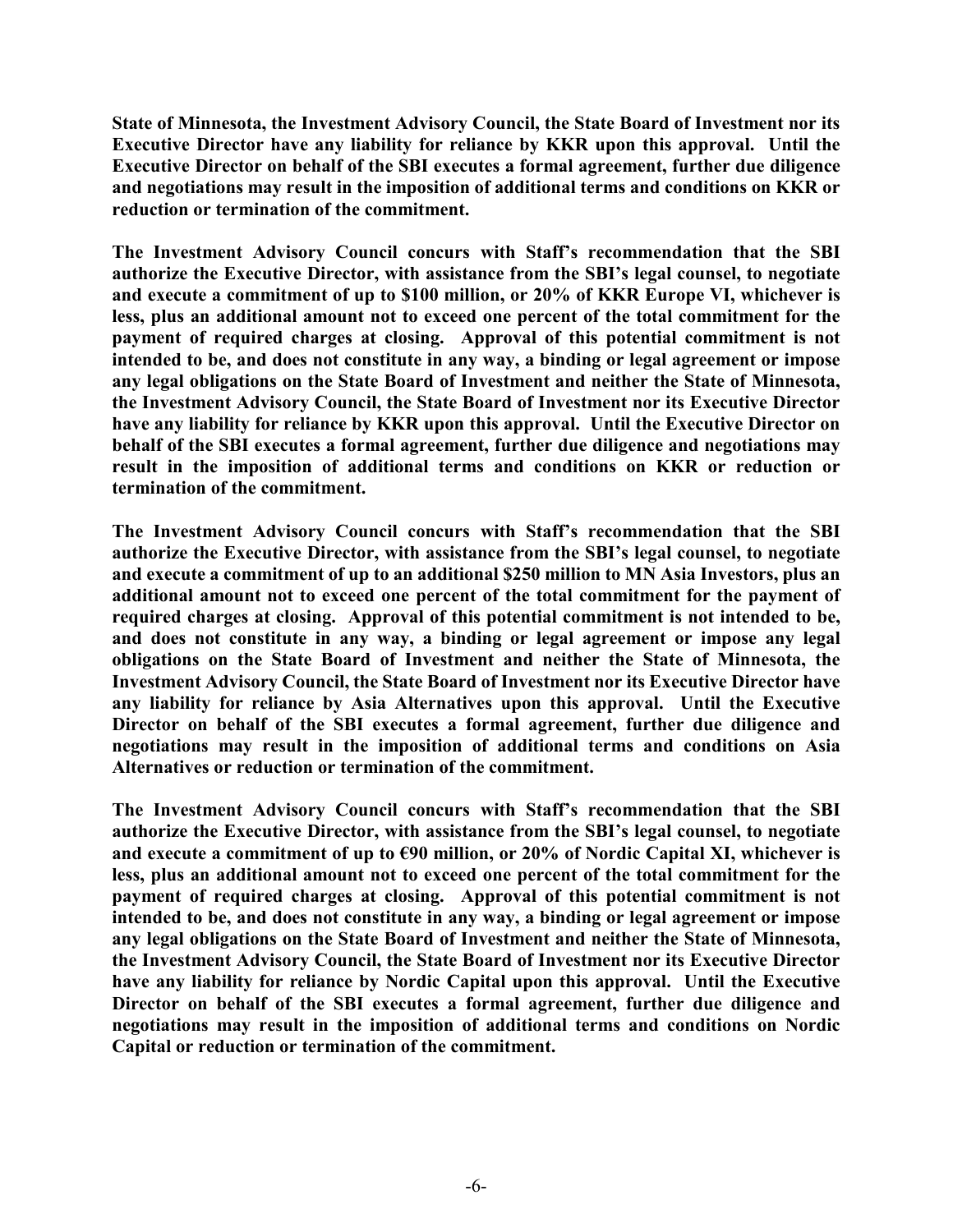**The Investment Advisory Council concurs with Staff's recommendation that the SBI authorize the Executive Director, with assistance from the SBI's legal counsel, to negotiate and execute a commitment of up to \$100 million, or 20% of Thoma Bravo XV, whichever is less, plus an additional amount not to exceed one percent of the total commitment for the payment of required charges at closing. Approval of this potential commitment is not intended to be, and does not constitute in any way, a binding or legal agreement or impose any legal obligations on the State Board of Investment and neither the State of Minnesota, the Investment Advisory Council, the State Board of Investment nor its Executive Director have any liability for reliance by Thoma Bravo upon this approval. Until the Executive Director on behalf of the SBI executes a formal agreement, further due diligence and negotiations may result in the imposition of additional terms and conditions on Thoma Bravo or reduction or termination of the commitment.**

**The Investment Advisory Council concurs with Staff's recommendation that the SBI authorize the Executive Director, with assistance from the SBI's legal counsel, to negotiate and execute a commitment of up to \$100 million, or 20% of TPG IX, whichever is less, plus an additional amount not to exceed one percent of the total commitment for the payment of required charges at closing. Approval of this potential commitment is not intended to be, and does not constitute in any way, a binding or legal agreement or impose any legal obligations on the State Board of Investment and neither the State of Minnesota, the Investment Advisory Council, the State Board of Investment nor its Executive Director have any liability for reliance by TPG upon this approval. Until the Executive Director on behalf of the SBI executes a formal agreement, further due diligence and negotiations may result in the imposition of additional terms and conditions on TPG or reduction or termination of the commitment.**

**The Investment Advisory Council concurs with Staff's recommendation that the SBI authorize the Executive Director, with assistance from the SBI's legal counsel, to negotiate and execute a commitment of up to \$150 million, or 20% of WCAS XIV, whichever is less, plus an additional amount not to exceed one percent of the total commitment for the payment of required charges at closing. Approval of this potential commitment is not intended to be, and does not constitute in any way, a binding or legal agreement or impose any legal obligations on the State Board of Investment and neither the State of Minnesota, the Investment Advisory Council, the State Board of Investment nor its Executive Director have any liability for reliance by WCAS upon this approval. Until the Executive Director on behalf of the SBI executes a formal agreement, further due diligence and negotiations may result in the imposition of additional terms and conditions on WCAS or reduction or termination of the commitment.**

**The Investment Advisory Council concurs with Staff's recommendation that the SBI authorize the Executive Director, with assistance from the SBI's legal counsel, to negotiate and execute a commitment of up to \$100 million, or 20% of Wind Point Partners X, whichever is less, plus an additional amount not to exceed one percent of the total commitment for the payment of required charges at closing. Approval of this potential commitment is not intended to be, and does not constitute in any way, a binding or legal agreement or impose any legal obligations on the State Board of Investment and neither the**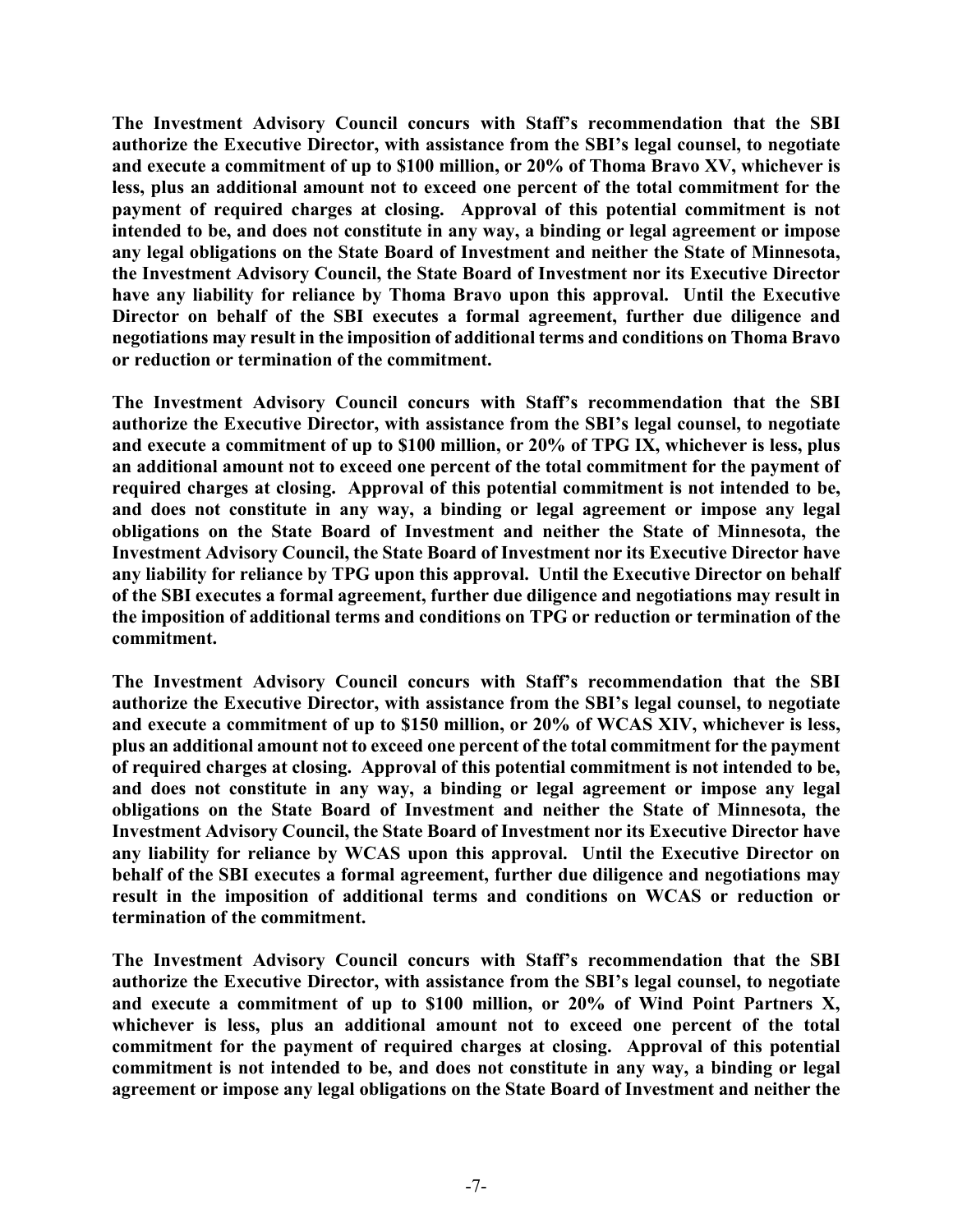**State of Minnesota, the Investment Advisory Council, the State Board of Investment nor its Executive Director have any liability for reliance by Wind Point upon this approval. Until the Executive Director on behalf of the SBI executes a formal agreement, further due diligence and negotiations may result in the imposition of additional terms and conditions on Wind Point or reduction or termination of the commitment.** 

**The Investment Advisory Council concurs with Staff's recommendation that the SBI authorize the Executive Director, with assistance from the SBI's legal counsel, to negotiate and execute a commitment of up to \$100 million, or 20% of HPS Strategic Investment Partners Fund V, whichever is less, plus an additional amount not to exceed one percent of the total commitment for the payment of required charges at closing. Approval of this potential commitment is not intended to be, and does not constitute in any way, a binding or legal agreement or impose any legal obligations on the State Board of Investment and neither the State of Minnesota, the Investment Advisory Council, the State Board of Investment nor its Executive Director have any liability for reliance by HPS upon this approval. Until the Executive Director on behalf of the SBI executes a formal agreement, further due diligence and negotiations may result in the imposition of additional terms and conditions on HPS or reduction or termination of the commitment.**

**The Investment Advisory Council concurs with Staff's recommendation that the SBI authorize the Executive Director, with assistance from the SBI's legal counsel, to negotiate and execute a commitment of up to \$200 million, or 20% of Oaktree Special Situations Fund III, whichever is less, plus an additional amount not to exceed one percent of the total commitment for the payment of required charges at closing. Approval of this potential commitment is not intended to be, and does not constitute in any way, a binding or legal agreement or impose any legal obligations on the State Board of Investment and neither the State of Minnesota, the Investment Advisory Council, the State Board of Investment nor its Executive Director have any liability for reliance by Oaktree upon this approval. Until the Executive Director on behalf of the SBI executes a formal agreement, further due diligence and negotiations may result in the imposition of additional terms and conditions on Oaktree or reduction or termination of the commitment.**

**The Investment Advisory Council concurs with Staff's recommendation that the SBI authorize the Executive Director, with assistance from the SBI's legal counsel, to negotiate and execute a commitment of up to \$100 million, or 20% of Värde XIV, whichever is less, plus an additional amount not to exceed one percent of the total commitment for the payment of required charges at closing. Approval of this potential commitment is not intended to be, and does not constitute in any way, a binding or legal agreement or impose any legal obligations on the State Board of Investment and neither the State of Minnesota, the Investment Advisory Council, the State Board of Investment nor its Executive Director have any liability for reliance by Värde upon this approval. Until the Executive Director on behalf of the SBI executes a formal agreement, further due diligence and negotiations may result in the imposition of additional terms and conditions on Värde or reduction or termination of the commitment."** The motion passed by roll call vote.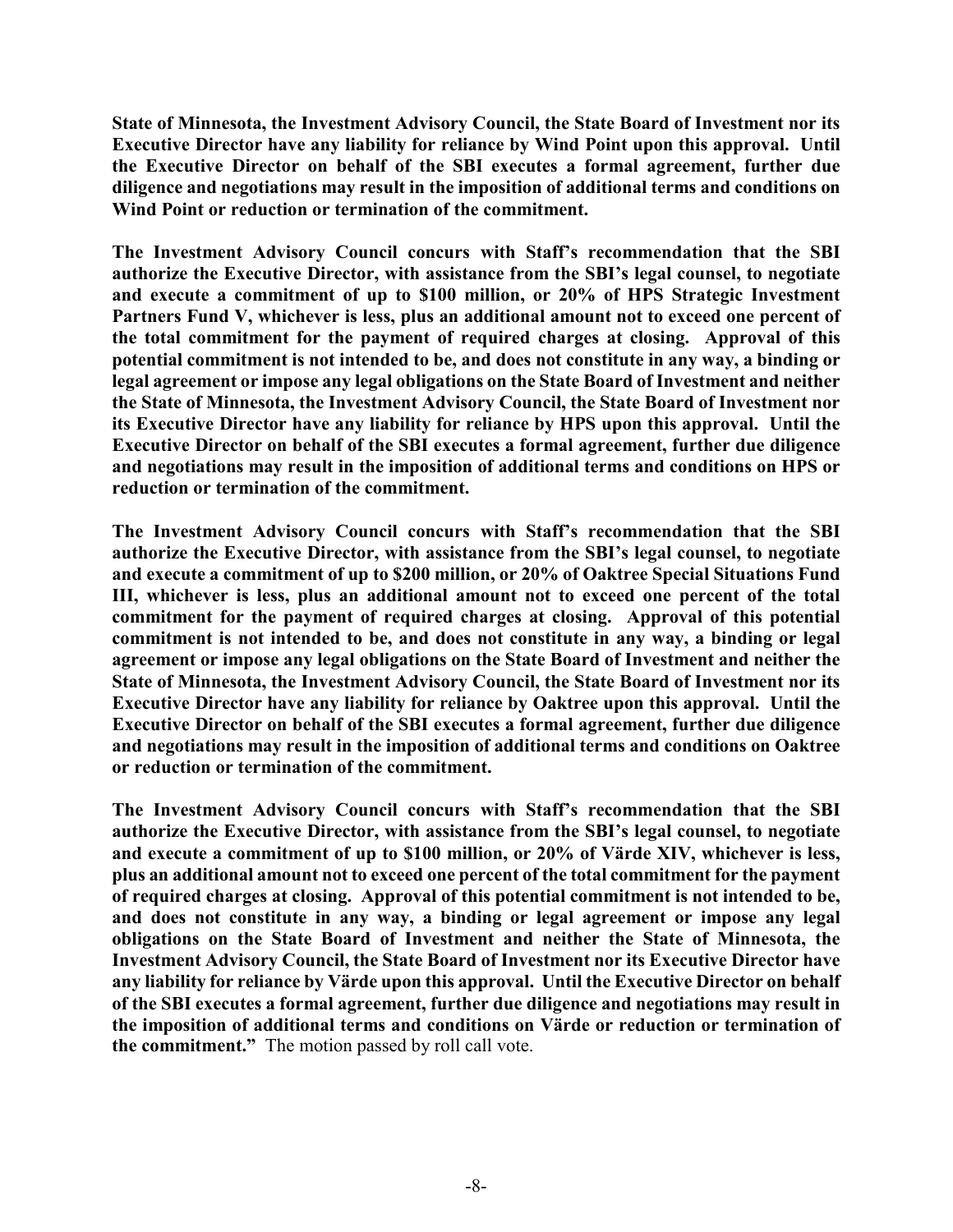#### **Meketa Climate Risk Project**

Mr. Perry referred members to Tab D of the meeting materials and introduced Sarah Bernstein, Managing Principal at Meketa Investment Group, who is the lead on the SBI Climate Risk Project. Ms. Bernstein said the project, which is to address the impact of climate risk and how best to mitigate its impact on the SBI investment assets, will be addressed in three reports. She stated Phase One, which is included in the meeting materials, reviews global trends in climate change. Phase Two will survey global pension plan leaders in how they manage climate risks and opportunities, and their approach to investment strategies to align with the Paris Climate Accords. Ms. Bernstein noted that the last report, Phase Three, would analyze the SBI's current total portfolio exposure to climate risks and opportunities across all asset classes and provide options for the SBI to discuss for potential implementation for a successful climate transition strategy consistent with the Paris Climate Accords.

Ms. Bernstein noted that Meketa's research has found that global warming is real and that physical climate risk and the energy transition will have an impact on everything, including the SBI's investment portfolio. Ms. Bernstein continued that long-term trends indicate that every sector of the economy, both the suppliers of energy and all the products and services that consume energy are beginning to transition. The energy transition, however, is expected to take at least 30 to 50 years. The key is to start today with what is practical in order to move companies towards low carbon solutions. Institutional investors are dramatically increasing their collaboration and efforts to move companies towards low carbon solutions, including votes against directors on boards that block progress. Ms. Bernstein noted that institutional investors are also increasing their engagement with government policy makers and regulators where new efforts continue to emerge. Governments from across the globe are beginning to turn their attention to the need for disclosure and action on climate risk for both public and private companies.

The Board members thanked Ms. Bernstein for a job well done and for her participation in such an extraordinary and useful document that is good for the environment and supports the Board's fiduciary duty.

## **Report from Diversity, Equity and Inclusion (DEI) Task Force**

Mr. Perry referred members to Tab E of the meeting materials and introduced Ms. Gibbons, DEI Task Force Co-Chair and Member of the IAC to walk through the DEI Task Force Report. He reminded the Board that the DEI Task Force was created to identify opportunities and make recommendations on how to increase DEI in the SBI investment programs. Ms. Gibbons recognized the other members of the Task Force for their hard work and noted that the foundation of all their work are as fiduciaries and any recommendations from the Task Force would be for the benefit of plan participants and beneficiaries, the State of Minnesota, and its taxpayers. Ms. Gibbon finished by extending her gratitude to Mr. Perry for creating the DEI Task Force.

The Board members commended Ms. Gibbon's and the DEI Task Force for being able to quantify into numbers the economic case for DEI processes and that the work created will benefit the investment portfolio in addition others outside of Minnesota. They also recognized the leadership of Mr. Perry with the creation of this task force, which adds to his legacy of building for the future.